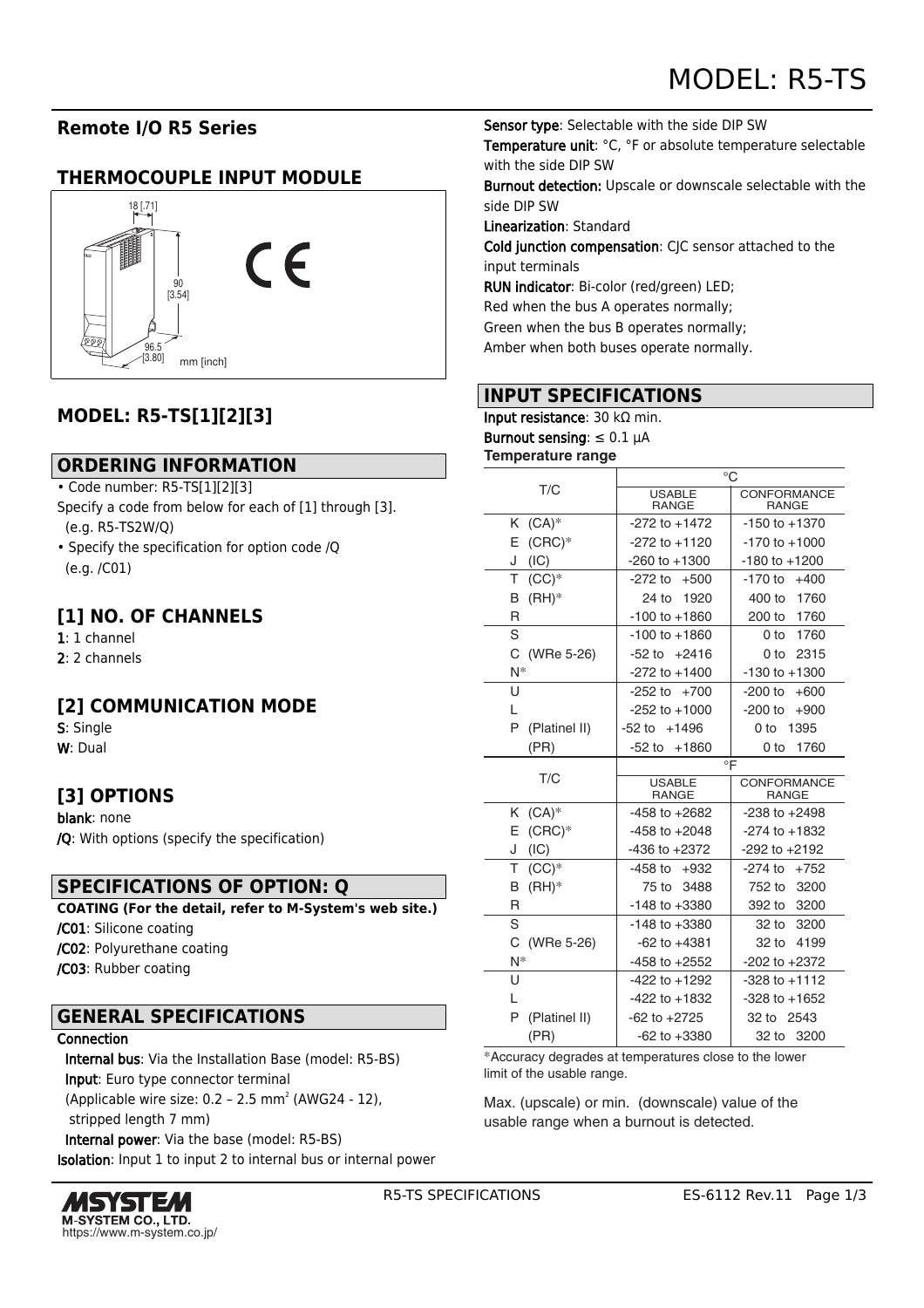#### **INSTALLATION**

Operating temperature: -10 to +55°C (14 to 131°F) Operating humidity: 30 to 90 %RH (non-condensing) Atmosphere: No corrosive gas or heavy dust Mounting: Installation Base (model: R5-BS) Weight: 100 g (0.22 lb)

#### **PERFORMANCE**

Conversion accuracy:  $\pm 0.4$ °C ( $\pm 1$ °F) Data range  $°C$ , absolute temperature: Engineering unit value  $\times$  10 (integer) °F: Engineering unit value (integer) Data allocation: 1 (2 for 2-channel type) Cold junction compensation error:  $\pm 0.5^{\circ}$ C or  $\pm 0.9^{\circ}$ F (at 20°C ±10°C or 68°F ±18°F) Temp. coefficient: ±0.015 %/°C (±0.008 %/°F) Response time:  $\leq 0.2$  sec. (0 - 90 %) Burnout response time:  $\leq 2$  sec. Insulation resistance:  $\geq 100$  M $\Omega$  with 500 V DC Dielectric strength: 1500 V AC @ 1 minute (input 1 to input 2 to internal bus or internal power) 2000 V AC @ 1 minute (power input to FG; isolated on the power supply module)

#### **STANDARDS & APPROVALS**

#### EU conformity:

EMC Directive EMI EN 61000-6-4 EMS EN 61000-6-2 RoHS Directive

## **EXTERNAL VIEW**



#### ■ **SIDE VIEW** ■ **FRONT VIEW**